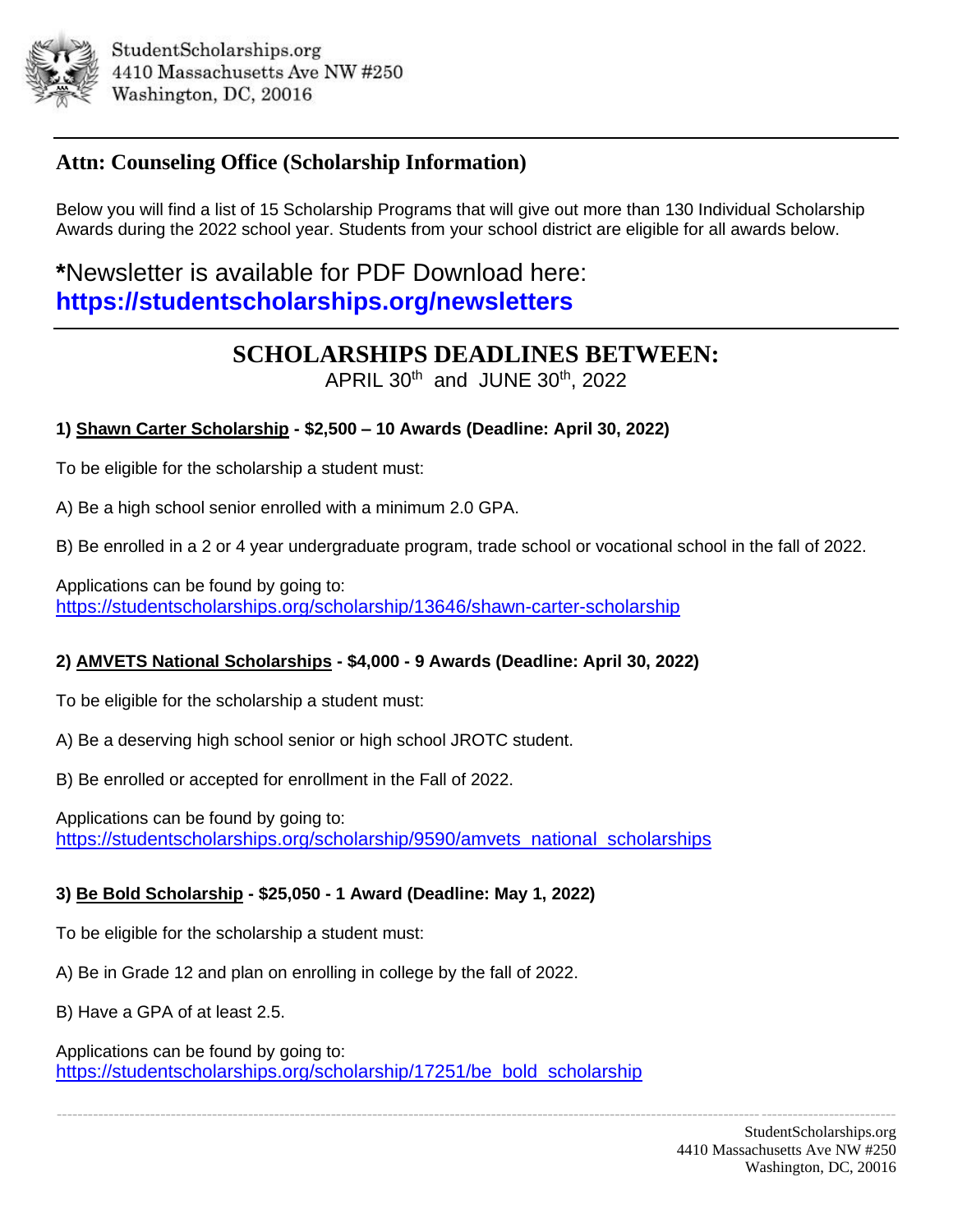

### **4) PHCC Educational Foundation Scholarships - \$2,500 - 56 Awards (Deadline: May 1, 2022)**

To be eligible for the scholarship a student must:

A) Be currently enrolled in or plan to enroll in a PHCC approved plumbing or HVAC apprentice program.

Applications can be found by going to: [https://studentscholarships.org/scholarship/8983/phcc\\_educational\\_foundation\\_scholarships](https://studentscholarships.org/scholarship/8983/phcc_educational_foundation_scholarships)

#### **5) ACF Visionary Scholarship Program - \$5,000 - 6 Awards (Deadline: May 1, 2022)**

To be eligible for the scholarship a student must:

A) Be currently enrolled as a High School Freshman, Sophomore, Junior, or Senior.

B) Be a United States citizen or eligible non-citizen.

Applications can be found by going to: <https://studentscholarships.org/scholarship/12321/acf-visionary-scholarship-program>

#### **6) Code Wizards HQ Educational Scholarship - \$2,500 - 1 Award (Deadline: May 1, 2022)**

To be eligible for the scholarship a student must:

A) Be a high school senior with a 3.5 or higher GPA.

B) Plan on studying Science, Technology, Engineering or Mathematics.

Applications can be found by going to: <https://studentscholarships.org/scholarship/17633/code-wizards-hq-educational-scholarship>

#### **7) There's Space for Everyone Scholarship - \$3,000 – 8 Awards (Deadline: May 2, 2022)**

To be eligible for the scholarship a student must:

A) Be an incoming undergraduate enrolled in an accredited college or university during the fall 2022 semester.

B) Submit an essay answering the question "How will you utilize your education and experiences to make your community a more equal, inclusive place for everyone?"

------------------------------------------------------------------------------------------------------------------------------------------------------------------

Applications can be found by going to:

<https://studentscholarships.org/scholarship/18585/theres-space-for-everyone-scholarship>

StudentScholarships.org 4410 Massachusetts Ave NW #250 Washington, DC, 20016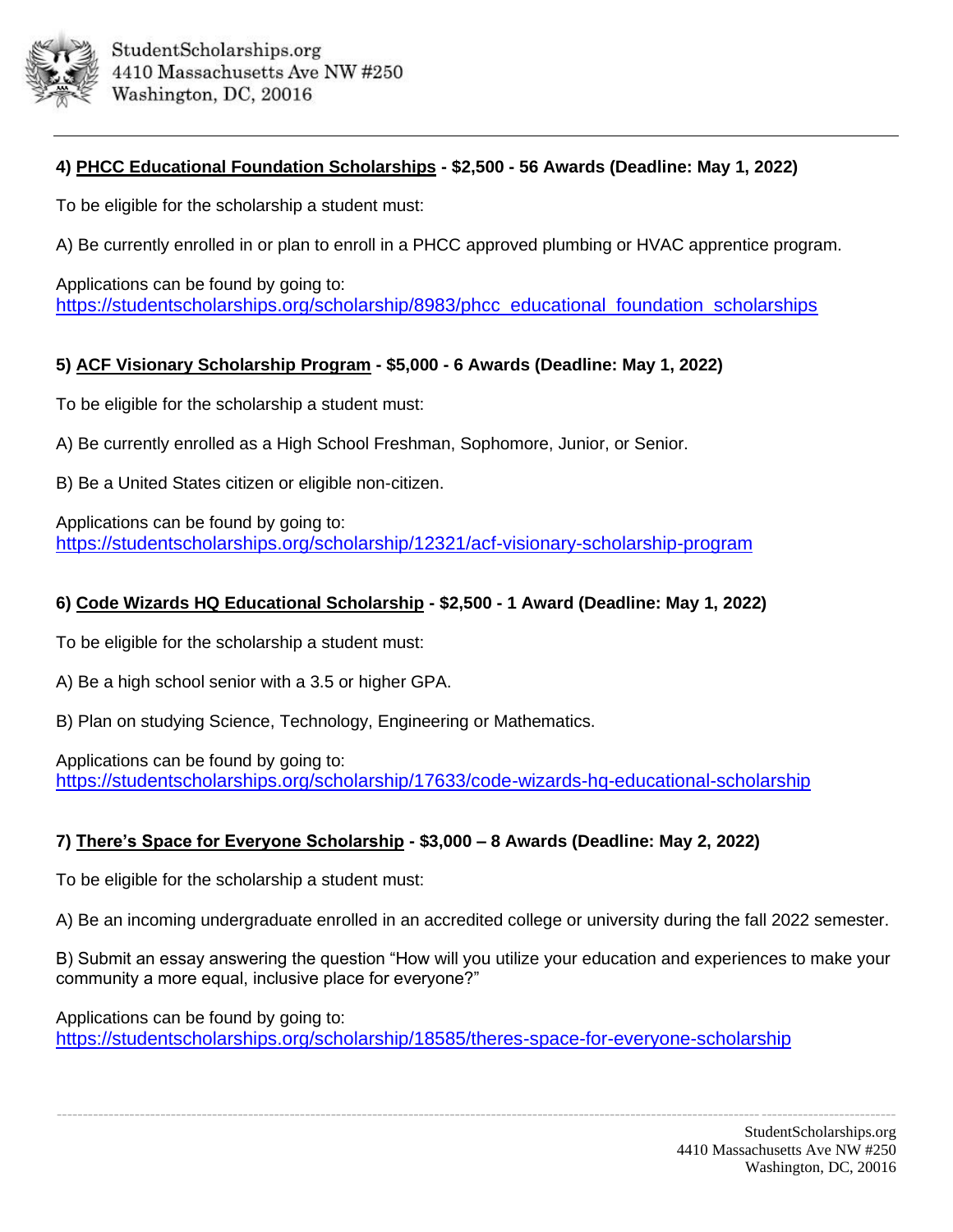

#### **8) Thermo Fisher Scientific Antibody Scholarship - \$10,000 - 6 Awards (Deadline: May 4, 2022)**

To be eligible for the scholarship a student must:

A) Be a legal resident of the 50 U.S. states or District of Columbia.

B) Have a declared major of biology, chemistry, biochemistry or a related life science field.

Applications can be found by going to: [https://studentscholarships.org/scholarship/13816/thermo\\_fisher\\_scientific\\_antibody\\_scholarship](https://studentscholarships.org/scholarship/13816/thermo_fisher_scientific_antibody_scholarship)

#### **9) Eleven Scholarship - \$5,000 - 2 Awards (Deadline: May 5, 2022)**

To be eligible for the scholarship a student must:

A) Be a BIPOC high school senior or undergraduate student pursuing a degree in science, technology, engineering, or mathematics.

\*Note that preference will be given to first-generation college students.

Applications can be found by going to: <https://studentscholarships.org/scholarship/20375/eleven-scholarship>

#### **10) Review It Scholarship - \$1,000 - 1 Award (Deadline: May 15, 2022)**

To be eligible for the scholarship a student must:

A) Be attending college or university no later than September of 2022.

B) Have a GPA of 2.5 or greater and plan on attending a school in the United States.

Applications can be found by going to: [https://studentscholarships.org/scholarship/13677/review\\_it\\_scholarship](https://studentscholarships.org/scholarship/13677/review_it_scholarship)

## **11) Trotter Project Scholarships - \$10,000 – 10 Awards (Deadline: May 15, 2022)**

To be eligible for the scholarship a student must:

A) Be a high school senior who is planning on studying in one of the following disciplines: Culinary Arts, Baking/Pastry, Hospitality Management or Agriculture.

Applications can be found by going to: [https://studentscholarships.org/scholarship/14886/trotter\\_project\\_scholarships](https://studentscholarships.org/scholarship/14886/trotter_project_scholarships)